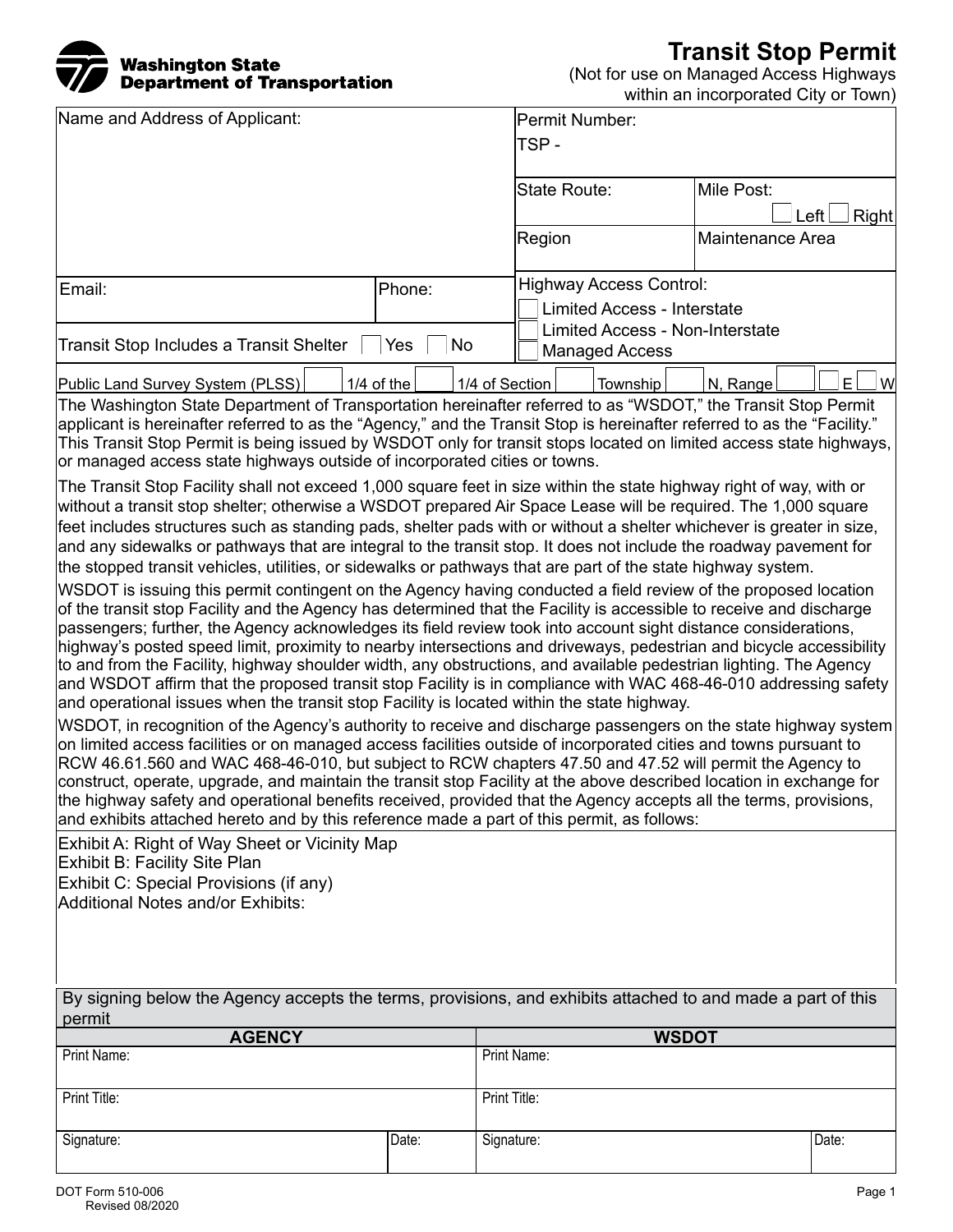## **GENERAL PROVISIONS**

1. Upon issuance of this Permit, the Agency shall diligently proceed with the work authorized and comply with all applicable laws, regulations, and the provisions listed below. No new construction or reconstruction of the Facility is allowed without prior written approval of WSDOT.

2. This Permit shall automatically terminate, unless the construction work authorized is: (a) started within ninety (90) consecutive calendar days from issuance of this Permit and is completed within one hundred twenty (120) calendar days from Permit issuance; or (b) if a different time period is specified in Exhibit C; or (c) WSDOT has granted a written extension of time in which to complete the construction. In addition, the Agency shall not begin construction unless a preconstruction conference is held in accordance with Section 5.

3. WSDOT, at its discretion, reserves the right to perform engineering and/or inspection services (work) before, during, and after construction of the Facility in order to ensure compliance with the terms and conditions of this Permit. Any WSDOT work performed pursuant to this provision shall be solely for the benefit of WSDOT and not for the benefit of any third party or the Agency; further, WSDOT shall not be obligated to perform any work or make safety inspections related to the Agency's improvements or the construction of the Facility. If WSDOT performs work under this section, the Agency agrees to and shall reimburse WSDOT for all actual direct and related indirect costs incurred by WSDOT and shall make payment for such work within thirty (30) calendar days from receipt of a detailed invoice from WSDOT. At the request of the Agency, WSDOT will provide supporting documentation as to the necessity of any WSDOT work performed under this section.

4. The Agency shall construct the Facility in conformance with the plans as shown on Exhibit B at the Agency's sole expense. Any changes to the plans contained in Exhibit B and located on the state highway right of way must be approved by WSDOT in writing prior to constructing the changes. Further, should the Facility require any type of utility service, the Agency shall comply with or ensure that the utility service provider complies with chapter 47.44 RCW (Franchises on State Highways).

5. If requested by WSDOT, a preconstruction conference must be held within ten (10) working days at which WSDOT, the Agency, and the Agency's contractor (if applicable) shall be present.

6. The Agency shall notify WSDOT in writing or email, not less than three (3) working days in advance of commencing construction of the Facility within state highway right of way.

7. Should the Agency choose to perform the work outlined herein with other than its own forces, a representative of the Agency shall be present on-site during working hours unless otherwise agreed to by WSDOT in writing. All contact between WSDOT and the Agency's contractor shall be through an authorized representative of the Agency. The Agency, at its own expense, shall adequately police and supervise construction of the Facility by itself, its contractor, subcontractor, or agent, and others, so as not to endanger or injure any person, the traveling public, or state highway facilities or right of way.

8. During the construction and/or maintenance of the Facility, the Agency shall comply with the current edition of the Manual on Uniform Traffic Control Devices for Streets and Highways (MUTCD) and WSDOT's modifications thereto. If determined necessary by WSDOT, the Agency shall submit a traffic control plan to WSDOT's representative for approval prior to construction or maintenance of the Facility. No lane closures shall be allowed except as approved by WSDOT.

9. Work within the state highway right of way shall be restricted to the hours of 8 a.m. to 5 p.m., unless otherwise noted in the Exhibits, and no work shall be performed on the state highway right of way on Saturday, Sunday, or holidays as defined by RCW 1.16.050, or the day before and after a holiday or a holiday weekend, unless authorized by WSDOT in writing. See the applicable Exhibits for variances to the working days and hours and other pertinent information. 10. If any Agency work or maintenance authorized by this Permit interferes in any way with the construction,

reconstruction, operation, and maintenance of the highway facility, and/or interferes with or is a danger to the traveling public, the Agency shall wholly and at its own expense make such provisions as WSDOT may direct to fully mitigate the impacts.

11. If any Agency work interferes in any way with the drainage of WSDOT highway facility and right of way, the Agency shall wholly and at its own expense make such provisions as WSDOT may direct to fully mitigate the drainage impacts. 12. The Agency hereby certifies that the Facility, as designed, is in compliance with WSDOT's Clear Zone Guidelines, or that a variance from said requirements has been approved by WSDOT in writing.

13. The Agency shall be responsible for obtaining all necessary Federal, State, and Local permit's required for construction of the Facility prior to beginning construction.

14. The Agency shall comply with chapter 27.53 RCW, Archaeological Sites and Resources. If any archaeological or historical resources are discovered during the construction of the Facility, the Agency shall immediately stop work, notify WSDOT, and retain a qualified archaeologist who shall evaluate the site and make recommendations to WSDOT, regarding the continuance of work.

15. Upon completion of the work, the Agency shall immediately remove all rubbish and debris from the state highway right of way, leaving it in a neat and presentable condition to the sole satisfaction of WSDOT. The Agency agrees to take immediate corrective action if directed by WSDOT.

16. Should the Agency decide not to complete the Facility or the Agency unreasonably delay the completion of the Facility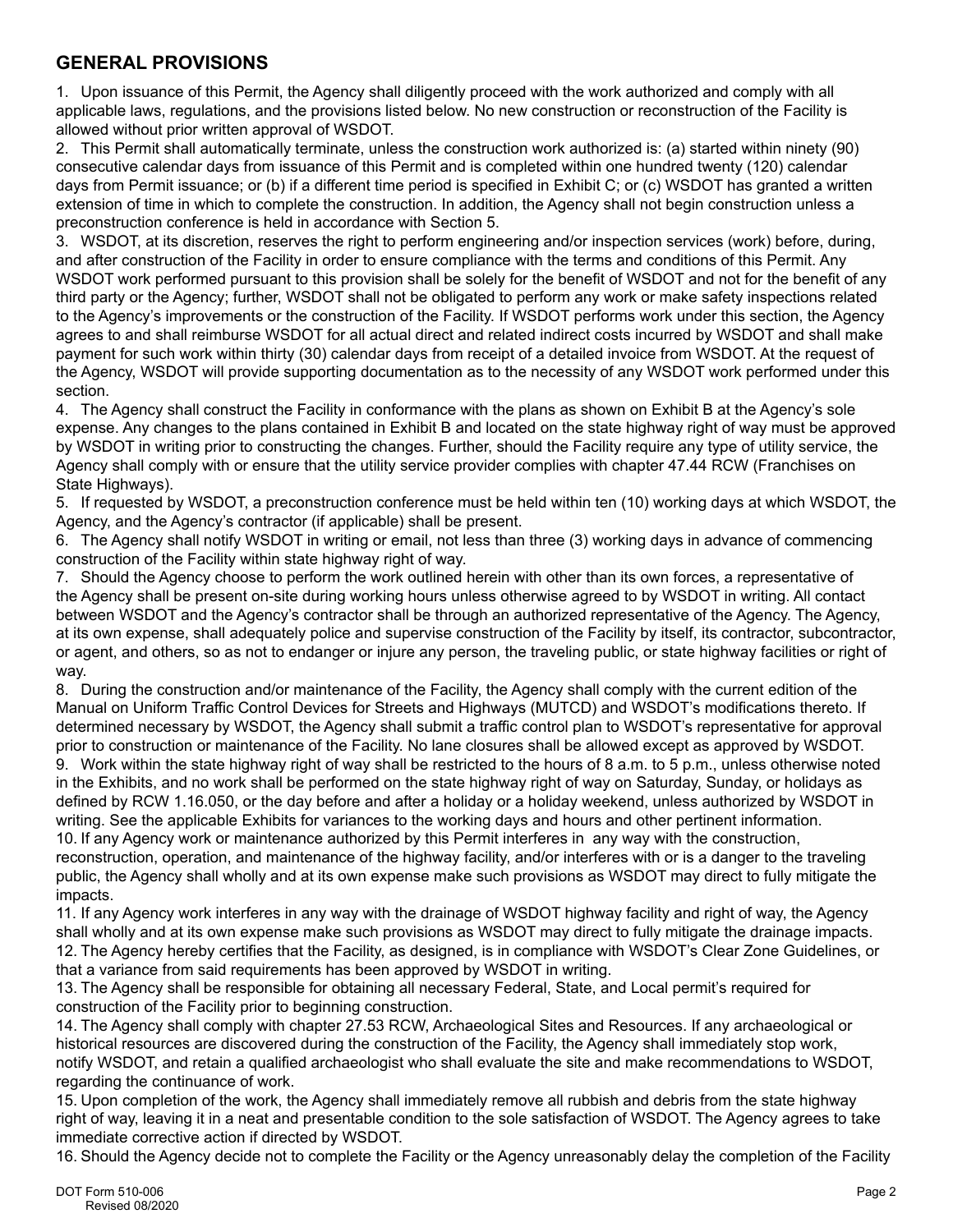after construction has begun, WSDOT shall determine what work must be completed to restore state highway facilities and right of way to a condition and configuration that is safe for public use. The Agency agrees that all costs associated with restoring the state highway right of way will be the sole responsibility of the Agency. If the Agency is not able to restore the state highway right of way to the sole satisfaction of WSDOT, WSDOT may perform or use a contractor to perform the restoration work at the Agency's expense. The Agency agrees to reimburse WSDOT within thirty (30) calendar days after receipt of a detailed WSDOT invoice.

17. The Facility placed within the state highway right of way by the Agency shall be owned by and remain the property of the Agency. The Agency shall give thirty (30) calendar days prior written notice (or less if mutually agreed) of its intent to remove all or any portion of the Facility that the Agency has determined is no longer necessary. The Agency shall submit a plan, schedule, and traffic control plan for the removal. Upon removal of the Facility, the Agency shall restore the state highway facilities and right of way to its condition prior to installation of the Facility.

18. If WSDOT, in its sole discretion, determines that any portion or all of the Facility must be modified, removed or relocated from the state highway right of way as being necessary for the construction, reconstruction, repair, improvement, alteration, relocation, or maintenance of the state highway, or for the safety of the traveling public, the Agency, shall at its sole cost and expense, modify, relocate or remove any portion or all of the Facility, upon ninety (90) calendar days written notice (or less if mutually agreed). The Agency shall submit a plan, schedule, and traffic control plan for the work. The Agency shall timely perform all Facility modifications, relocation and/or removal as WSDOT directs to avoid highway project delays and in such manner as will cause the least interference with the continued operation and/or maintenance of the highway. The Agency agrees and acknowledges that if WSDOT requires the removal of the Facility from WSDOT highway right of way, such action does not constitute a taking under eminent domain law or make the Agency eligible for relocation assistance under the Uniform Relocation Assistance and Real Right of Way Acquisition Policies Act of 1970 as amended.

19. Should the Agency fail or refuse to comply with WSDOT's direction to modify, remove, or relocate the Facility pursuant to Section 18, WSDOT may perform the work by its own forces or by use of a contractor, and the Agency agrees to fully reimburse the costs incurred by WSDOT within thirty (30) calendar days after receipt of a detailed WSDOT invoice. 20. If WSDOT determines in good faith that emergency maintenance work to the Facility is immediately needed to protect any aspect of the state highway facility or right of way, or to protect the safety of the traveling public, such work may be performed by WSDOT without prior approval of the Agency, and the Agency agrees to pay WSDOT's cost for performing the work within thirty (30) calendar days after receipt of a detailed WSDOT invoice. At the request of the Agency, WSDOT will provide supporting documentation as to the necessity of any work performed under this section and the reasonability of the costs.

21. The Agency shall obtain and keep in force the following insurance policies:

- a) Commercial General Liability covering the risks of bodily injury (including death), property damage and personal injury, including coverage for contractual liability, under ISO form CG 00011207 or its equivalent, with a limit of not less than \$2 million per occurrence/\$4 million general aggregate;
- b) Business Automobile Liability (owned, hired, or non-owned) covering the risks of bodily injury (including death) and property damage, including coverage for contractual liability, with a limit of not less than \$2 million per accident;
- c) Employers Liability (Stop Gap) insurance covering the risks of Agency's employees' bodily injury by accident or disease with limits of not less than \$1 million per accident for bodily injury by accident and \$1 million per employee for bodily injury by disease.

22. These minimum insurance limits shall remain in effect for the duration of this Permit and the Agency may not make changes to the coverages without WSDOT's prior written approval. Upon request by WSDOT, the Agency shall provide proof of said coverage within seven (7) calendar days of the request.

23. WSDOT together with all of its officers, employees, and elected officials, (together "Additional Insureds") shall be included as additional insureds under all policies and coverages specified in this Section pursuant to ISO form CG 20101185, or its equivalent approved in advance by WSDOT. Said insurance coverage shall be primary and noncontributory insurance with respect to the insureds, WSDOT and the Additional Insureds. All policies shall also contain a Waiver of Subrogation made in favor of WSDOT and the Additional Insureds. Any insurance or self-insurance beyond that specified in this Permit that is maintained by WSDOT shall be in excess of such insurance and shall not contribute with it. All insurance coverage required by this Section shall be written and provided by "occurrence-based" policy forms rather than by "claims made" forms.

24. The Agency may comply with these insurance requirements through a program of self-insurance that meets or exceeds these minimum limits. The Agency must provide WSDOT with adequate documentation of self-insurance prior to performing any work within state highway right of way. Should the Agency no longer benefit from a program of selfinsurance, the Agency agrees to promptly obtain insurance as provided above. A forty-five (45) Calendar Day written notice shall be given to prior to termination of or any material change to the policy(ies) as it relates to this Permit. 25. The Agency, its successors and assigns, shall protect, save, and hold harmless WSDOT, its authorized agents and employees, from all claims, actions, costs, damages (both to persons and/or property), or expenses of any nature